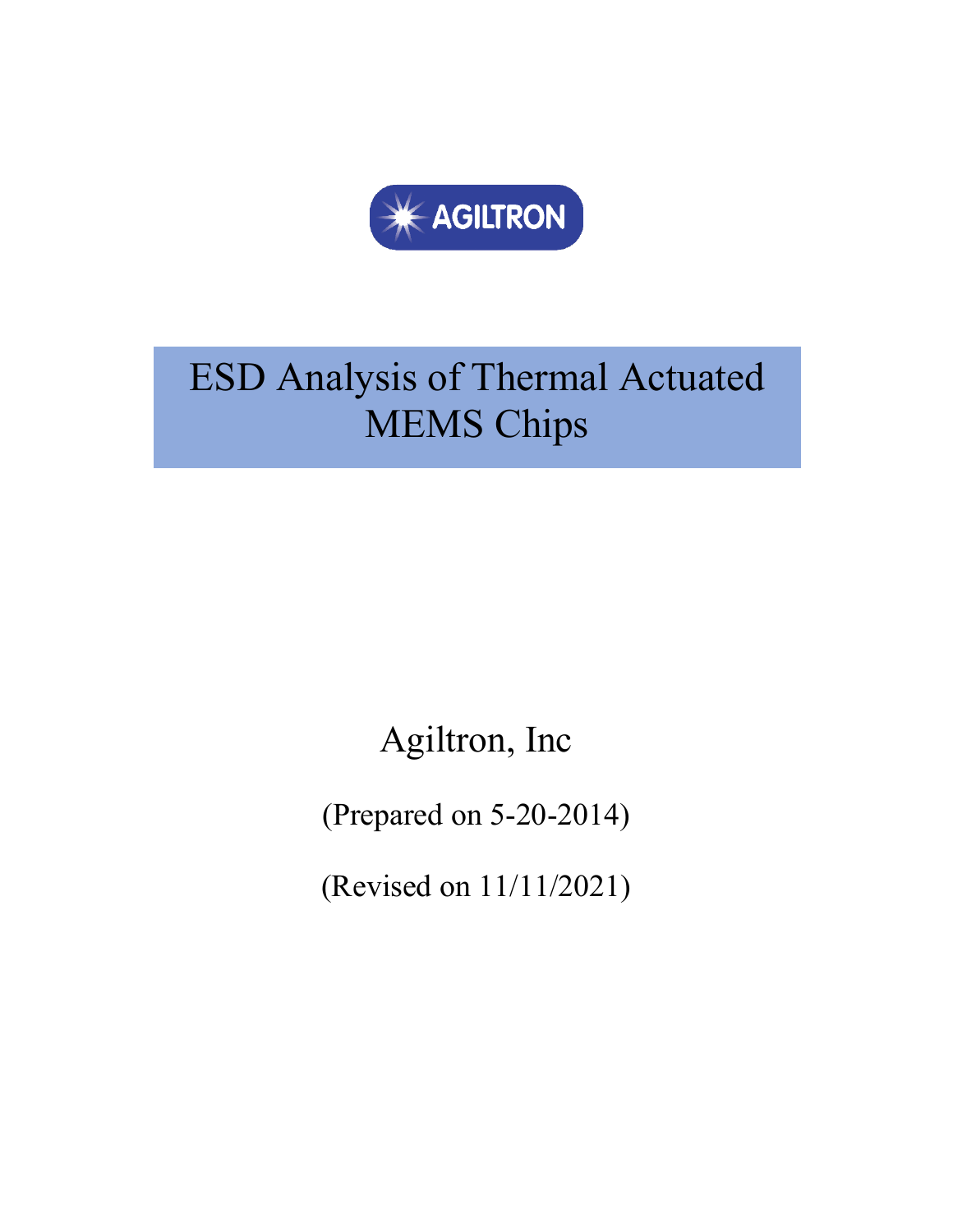### **1 Overview**

We are specialized in producing thermally actuated *et*MEMSTM at the in-house 150mm wafer fabrication facility located at Woburn headquarter. This capability allows us to reduce the fabrication cost through tight control of manufacturing yield and quality and continuously improve the performance of our MEMS-based products through the combination of design and process improvements. Moreover, we have developed visionbased automatic wafer testing tools that ensure each individual MEMS chip's dynamic performance and quality.

Conventional MEMS are based on electrostatic actuation that is prone to electrical charge build-up induced drift and moisture-induced electrical shorting requiring expensive hermetic sealing. Photonwares' MEMS is based on the electro-thermal driven actuation principle. Our unique etMEMS™ design provides advantages for fiber optic components, including:

- 1. Large actuation force over mm
- 2. Low direct driving voltage <5V
- 3. A few fabrication steps, high yield
- 4. No need for a hermetic package
- 5. Intrinsic tolerance to EDS

Our MEMS switches and VOAs are based on single crystal silicon, exceptional material that does not deform, fatigue, or wear out over time, and its dimensions and mechanical properties are immune to stress unless a critical fracture stress level or a permanent deformation high temperature is reached. Data results from testing show that Photonwares MEMS switches and VOAs still work within specifications after many billion cycles.

We have performed ESD tests using FSVOA chips which is an abbreviation of Free-Space Variable Attenuators, a family of MEMS mirror/shutter chips. This type of chip is also used in a variety of non-latching switches as an optical mirror. By intrinsic operation principle, the ESD qualification results of FSVOA is applicable to all families of *et*MEMSTM. The FSVOA with 500um and 350um size of mirrors were selected for the qualification tests. By similarity, the other products of this family will be automatically qualified with this module, including all available configurations, wavelength range options, and input/output fiber and connector options.

## **2 ESD Model**

Human Body Model (HBM) is applied to analyze the ESD (electric static discharge) about FSVOA type of MEMS devices. The common HBM is presented as below.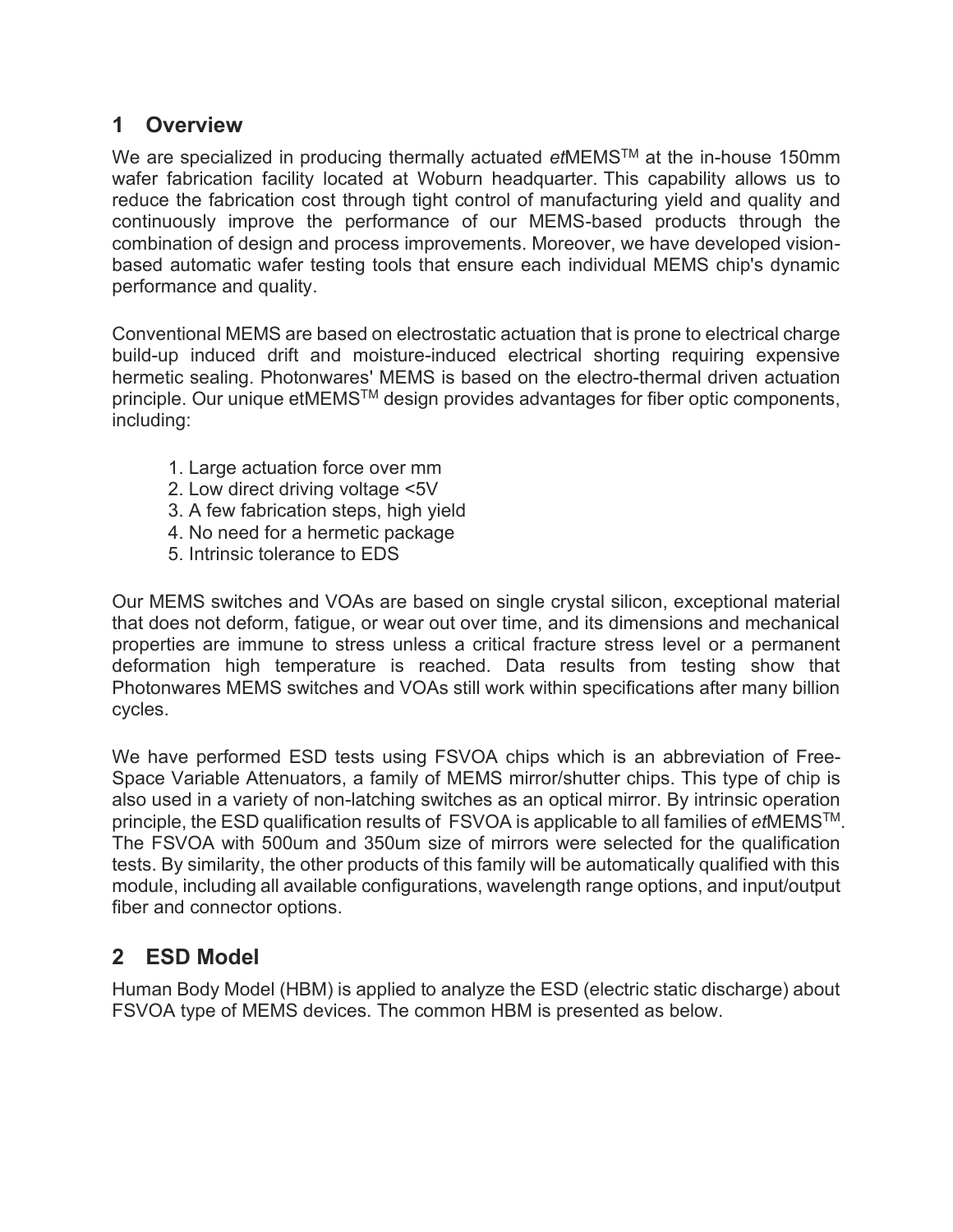#### **Human Body Model ESD Test & Classification Levels**



Figure 1: HBM in electricity

HBM (500V, 100pF, 1.5k $\Omega$ ) is generally applied for the survivability test of ESD on MEMS devices.

FSVOA is purely resistive based on electric-thermal effect actuation, having the resistance  $\sim$ 70 $\Omega$  at 4 $\sim$ 5V operating voltage. Per the ohm rule, the voltage crossing two electrodes can be calculated as  $\Delta V = 500Vx70\Omega/(1.5k\Omega+70\Omega) \approx 22.3V$ .

In FSVOA, the minimum gap between the positive and negative electrodes over the entire chip is larger than 100um, having the potential strongest E-field < 0.23V/um, which is 40x smaller than 10V/um commonly considered as the potential of voltage break-down. So, the voltage break-down isn't an issue anymore in FSVOA.

The next possible damage is mechanical, caused by the high temperature due to the charge releasing ESD.

HBM(500V, 100pF, 1.5k $\Omega$ ) stores the electricity energy  $E = CV^2/2 = 100x10^{-12} x (500V)^2/2$ **~ 12.5uJ** in total. Let's examine the temperature rising when all stored energy **12.5uJ** to be released to FSVOA fully.

## **3 Tests Performed**

#### **3.1 Case #1: 500um FSVOA (12/2013)**

500um of FSVOA is the MEMS mirror, widely used in all fiber optic non-latching switches. The main specs of 500um FSVOA is 1) 4.5V driving voltage; 2) 70 $\Omega$  resistance  $\omega$  4.5V; Maximum rating voltage is 6V.

#### **Numerical Analysis:**

- ❖ FSVOA can be fully activated by 4.5V in 5ms duration, requiring the necessary energy E = 5ms x  $(4.5V)^{2/70\Omega}$  ~ 1.45mJ.
- ❖ Experimentally, the significant deformation of FSVOA was measured after 10minutes of 6V operation, while no impact of the FSVOA performance can be measured by applying 10seconds of 6V.
- Conservatively, the damaging heating criteria is set as 6V over 1s, meaning the necessary energy for damage E > 1s x (6V)<sup>2</sup>/75 $\Omega$  ~ 480mJ by rising of temperature.